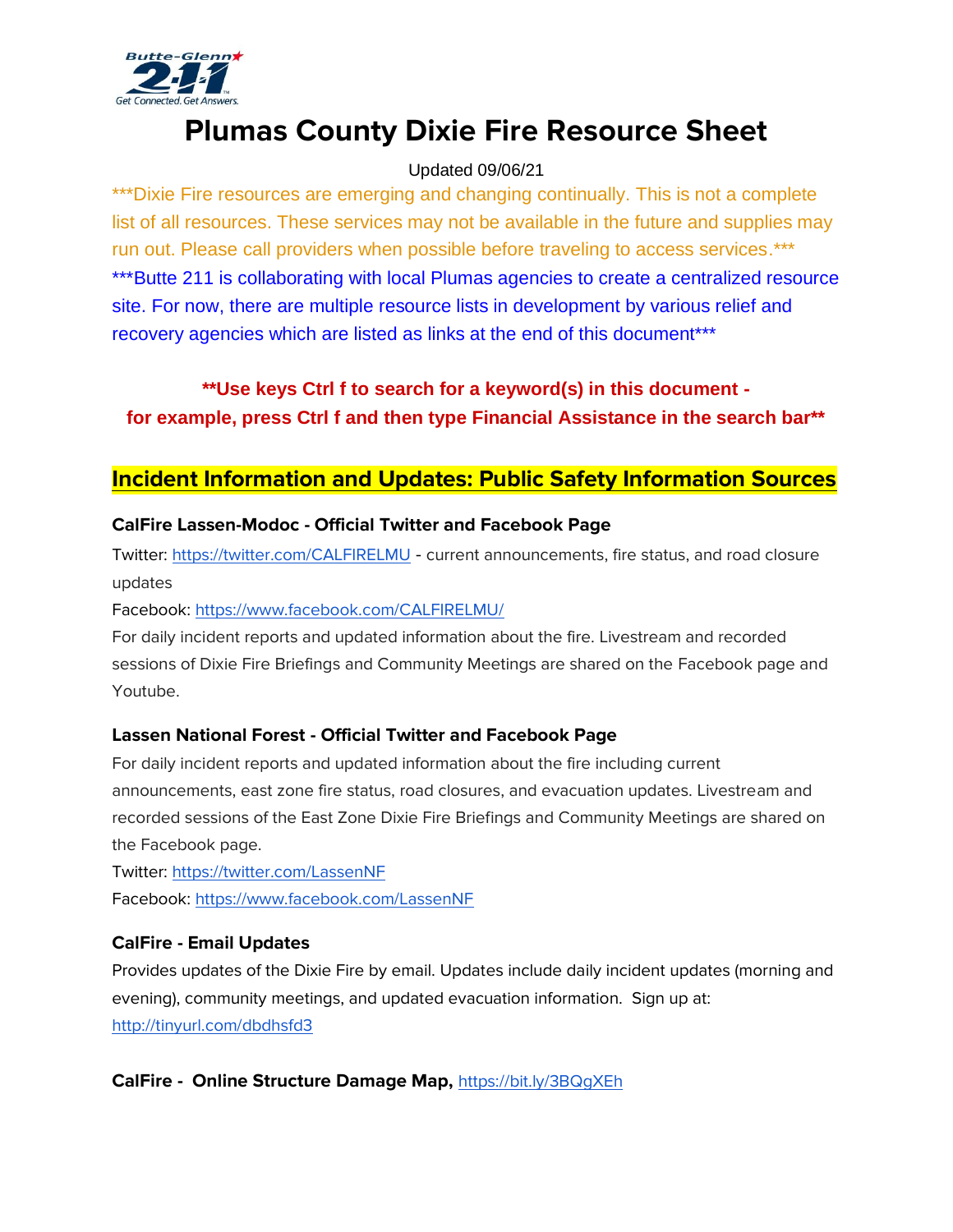

Providing an online map of properties damaged and destroyed by the Dixie Fire within Plumas County. Addresses may be entered into the search bar to find a specific location. The icons on the map indicate the current known status of the structure. If a structure is not identified by an icon, it has not yet been identified. Please Note: The field damage inspection process is NOT complete and still ongoing. The map is subject to change as information is gathered and verified. --For those without Internet, Butte 2-1-1 can assist with looking up your address on the damage map. Call 2-1-1 from within Butte/Glenn counties or 1-866-916-3566 toll free from Plumas, Lassen, or other counties.

## **CalFire and Lassen National Forest - Public Information Lines for the Dixie Fire**

West Zone: (530) 255-4023 Live Answer Hours: Mon-Sun: 24 hrs. Callers may be prompted to leave a message if the line is busy.

#### East Zone: (949)573-5702

Live Answer Hours: Mon-Sun: 7am-10pm. Calls made after hours will be prompted to leave a message.

## **Plumas County Sheriff - Official Facebook Page,- EVACUATIONS, REPOPULATION,**

#### **ESCORT PROGRAM** <https://www.facebook.com/plumascountysheriff/>

For evacuation information and updated information about the fire.

## **Plumas County - Evacuation Information Phone Line, 530-283-3242**

Provides **recorded** information of active evacuation warnings, orders, and sheltering information linked to the incident.

#### **Evacuation Map,** <https://bit.ly/3raIJ9v>

Provides a map of the evacuation zones for the Dixie Fire in Plumas, Butte, and Tehama counties. The areas under an evacuation order will be highlighted in orange and areas under an evacuation warning will be highlighted in yellow. Evacuation zones in Plumas County will be labeled "Plumas" followed by a zone number.

For evacuation zones in Lassen County, please see Lassen County's evacuation map: <https://bit.ly/3AR1PVP>

#### **Plumas County Sheriff's Office - CodeRed Emergency Alert System**

Provides an emergency notification system by phone, text message, or email for Plumas County residents who sign up to receive notifications of local community emergencies, disaster warnings, and public safety advisories. For more information and to sign up please visit the Plumas County Sheriff's Office website, [https://bit.ly/3hR6ikE.](https://bit.ly/3hR6ikE)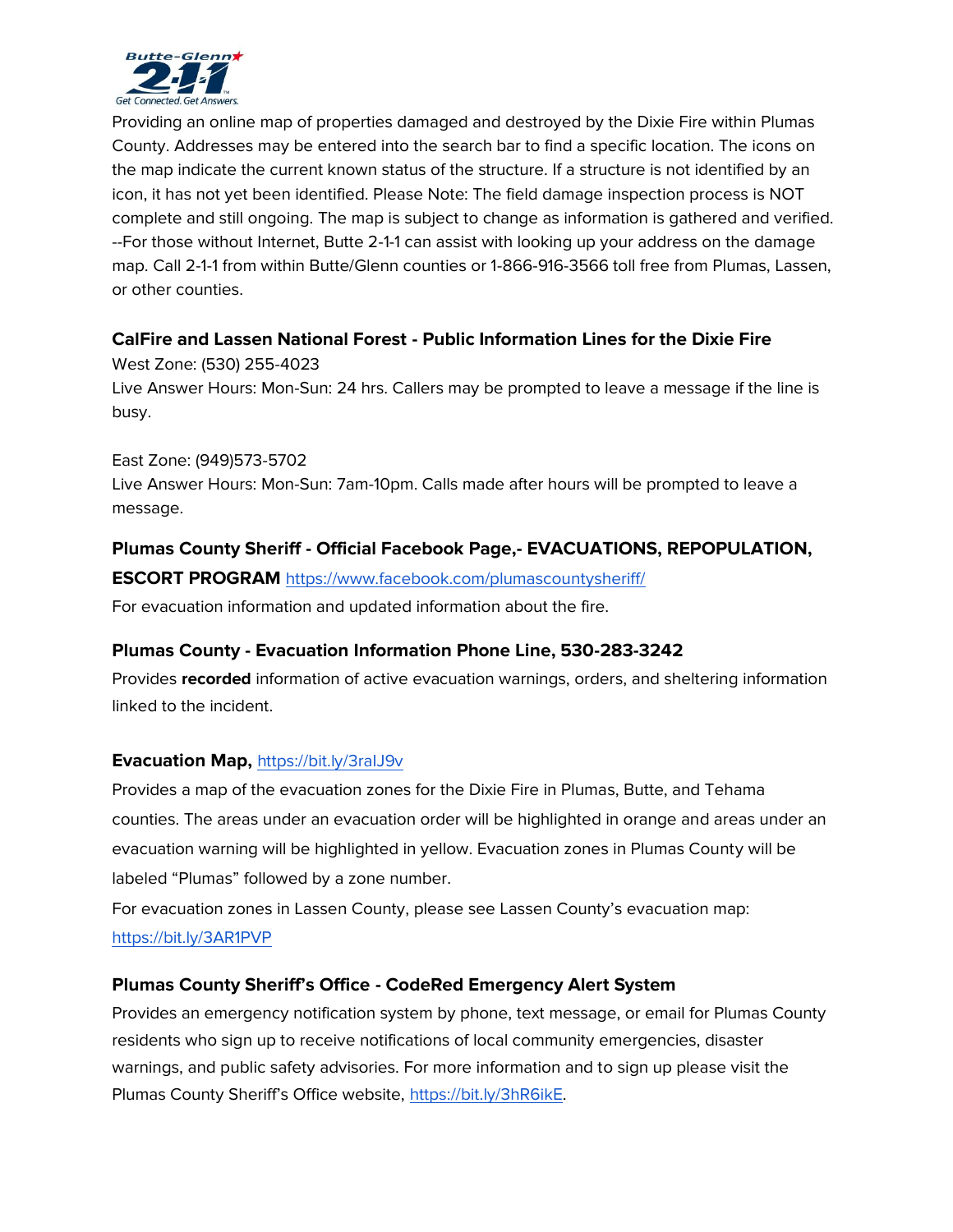

### **CalTrans - State Highway/Route Information,** [https://roads.dot.ca.gov](https://roads.dot.ca.gov/)

For current State Highway/Route information including Hwy 70, Hwy 89, and Hwy 147 and more.

#### **US Forest Service - Forest Closure Order for All California National Forests**

The USDA Forest Service Pacific Southwest Region is announcing a temporary closure of all National Forests in California. The closure means that people cannot enter or be on forest service lands. This closure will be in effect from Aug. 31, 2021 at 11:59 pm through September 17, 2021 at 11:59 pm. This order supersedes Regional Order No. 21-04, which closed nine national forests through Sept 6, 2021. For more information, please visit: [https://www.fs.usda.gov/detail/r5/news](https://www.fs.usda.gov/detail/r5/news-events/?cid=FSEPRD949139)[events/?cid=FSEPRD949139](https://www.fs.usda.gov/detail/r5/news-events/?cid=FSEPRD949139)

#### **Plumas National Forest - Forest Closure**

The Plumas National Forest has implemented Forest Order No. 05-11-00-21-15 prohibiting individuals from going into or being within the Dixie Fire Closure Area and being on any National Forest System road within the Dixie Fire Closure Area for public safety. This order is effective Jul 21, 2021 through Sep 30, 2021. For more information and a map of the area closed under this order, please see the press release from the Plumas National Forest,<https://bit.ly/3xXHQ6X>

#### **Lassen National Forest - Forest Closure**

The Lassen National Forest has implemented Forest Order 06-21-07 which order prohibits individuals from going into or being within the Dixie Fire Closure Area, being on any National Forest System road within the Dixie Fire Closure Area, and being on any National Forest System trails within the Dixie Fire Closure Area for public safety. This Order goes into effect on July 27, 2021, through September 30, 2021. For more information and a map of the area closed under this order, please see the press release from the Lassen National Forest,<https://bit.ly/3eZhPMP>

#### **Pacific Crest Trail Association - Pacific Crest Trail Closure**

The Pacific Crest Trail is closed between Quincy-LaPorte Rd, mile 1235, and the intersection of the PCT & the northern Lassen National Forest boundary, mile ~1396.5. For more information please visit, [https://bit.ly/3Bgog85.](https://bit.ly/3Bgog85)

## **EMERGENCY SHELTER**

#### **Plumas County - Emergency Shelter**

An evacuation shelter has been opened at the following locations:

- Holy Family Catholic Church in Portola located at 108 Taylor Avenue, 24 hrs a day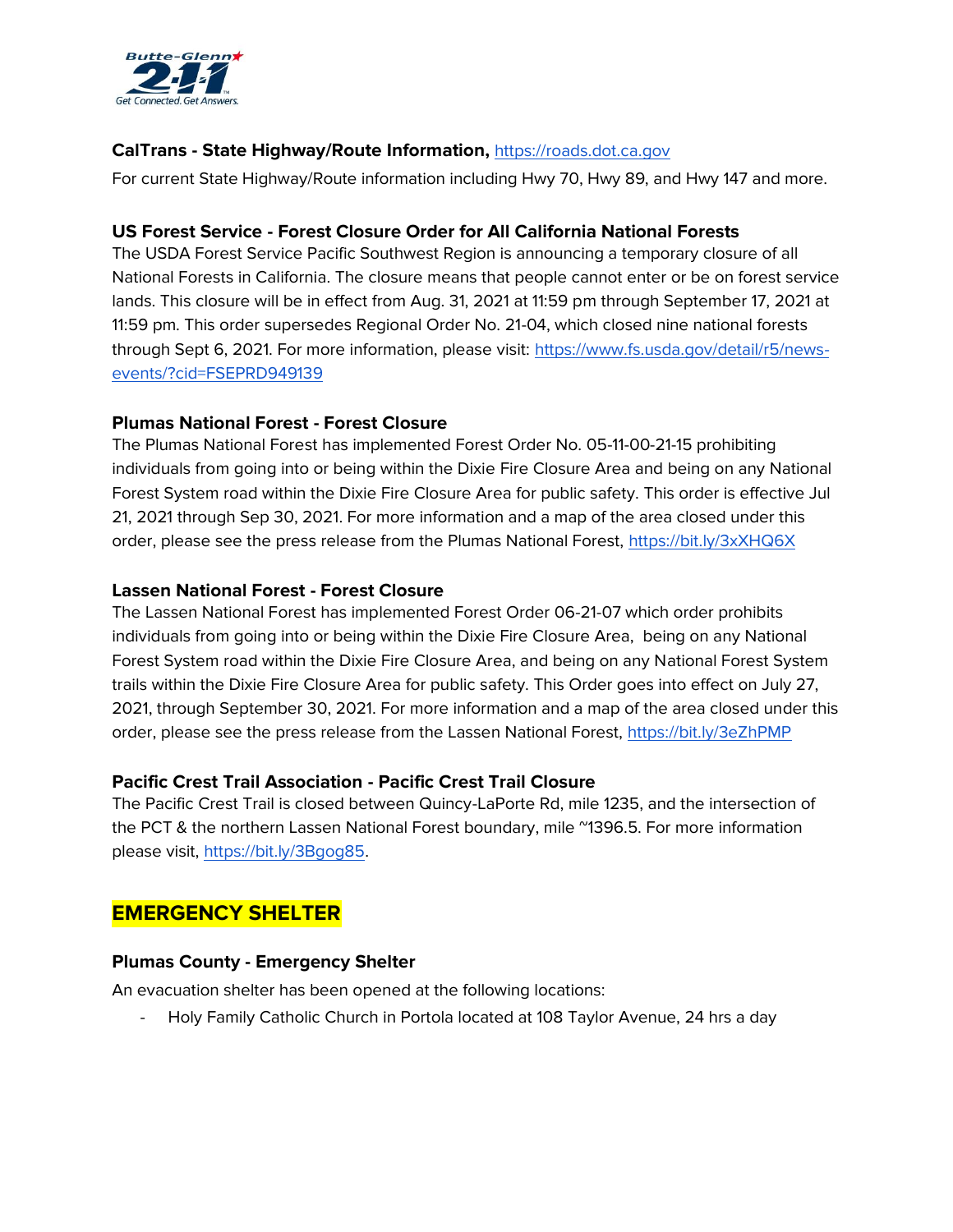

## **May be closed due to regional forest closure order- Plumas National Forest - Free Campgrounds Available for Dixie Fire Evacuees**

Several National Forest campgrounds are available free of charge for Dixie Fire evacuees. Campgrounds are within a short drive from Quincy located in the areas of Meadow Valley and La Porte Road. Limited services are available at the campgrounds at this time. For more information please see the following notice,<https://bit.ly/3ASBOp1> or contact the Mt. Hough Ranger District at (530) 283-0555.

#### **Plumas County Animal Services - Animal Shelter -**

#### <https://www.facebook.com/plumascountyanimalservices/>

Plumas County residents who need assistance with animals should contact Plumas County Animal Services at (530)283-3673 or the Plumas County Sheriff's Office Dispatch, (530)283-6300 after hours. Large animals/livestock can also be accommodated.

If you are missing an animal in the fire zone, please call their hotline at 530-283-3673 to be added to the list.

#### **COWBOY 911-** <https://www.facebook.com/groups/307043393748112/>

Citizen-based information on animal and livestock evacuation, emergency sheltering, feed, etc.

## **Relief and Recovery Services**

## **Plumas County - Dixie Fire Recovery Information Webpage,** <https://bit.ly/3yanJm3>

Plumas County is providing a webpage that offers important recovery information and resources for the Dixie Fire.

## **Plumas County Sheriff's Office - Press Release: Greenville Repopulation**

[https://plumascounty.us/DocumentCenter/View/37774/9\\_3-Greenville-](https://plumascounty.us/DocumentCenter/View/37774/9_3-Greenville-Repop?fbclid=IwAR3NL3MepDCPIBlUta8356CasOxIzr-z355ir8IowFasr7OUzbXq4N4IQmM)[Repop?fbclid=IwAR3NL3MepDCPIBlUta8356CasOxIzr-z355ir8IowFasr7OUzbXq4N4IQmM](https://plumascounty.us/DocumentCenter/View/37774/9_3-Greenville-Repop?fbclid=IwAR3NL3MepDCPIBlUta8356CasOxIzr-z355ir8IowFasr7OUzbXq4N4IQmM) Providing a press release that outlines information regarding the return to the community of Greenville now that the evacuation order has been lifted and residents are allowed to return to the area.

## **Phase 1 Debris Removal- CA Department of Toxic Substances Control (DTSC) - Household Hazardous Waste Dashboard - Phase 1**

<https://bit.ly/3BFNV9C>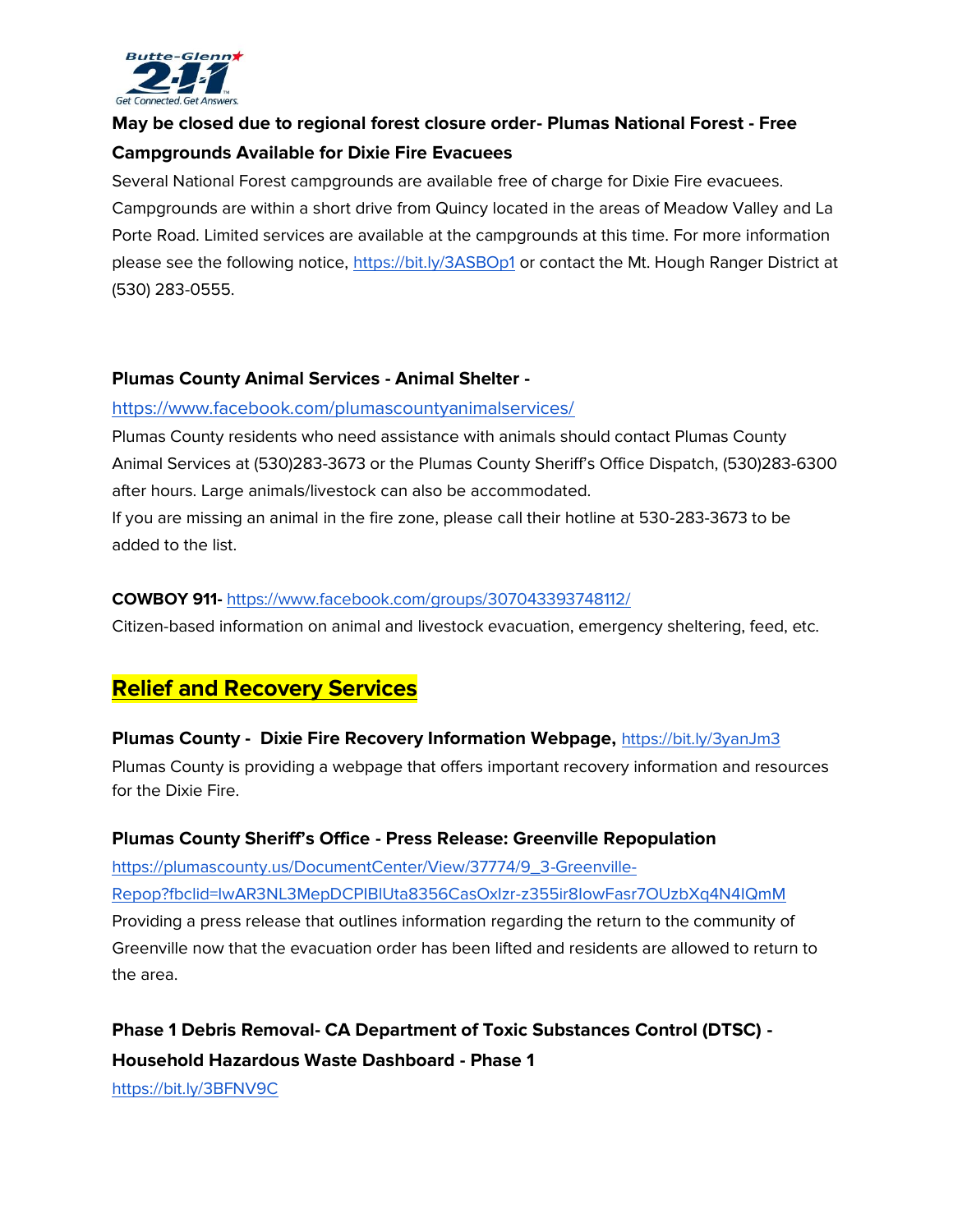

Provides a dashboard that lists the total number of parcels impacted by the fire, number of parcels completed in Phase 1 debris cleanup today, and number of parcels completed to-date. When the assessment and removal are completed on each parcel, the color will change to green. Green color indicates there is no follow-up necessary by DTSC HazMat crews for Phase 1.

## **Samaritan's Purse - Personal Content Recovery**

Provides assistance to Dixie Fire survivors living in Chester or within a 35 mile radius of Chester with pressure washing their homes to remove any fire retardant and sifting through the ashes of their property to find remaining items of value. Services will begin once hazardous waste removal has been completed and the Samaritan's Purse receives an all-clear from the EPA. Those interested may call the Samaritan's Purse and provide their name, phone number, and address. Volunteer opportunities are also available. Those interested in volunteering may call the Samaritan's Purse for more information.

**Phone:** (530)855-0426

**Hours:** Mon-Sat: 8am-5pm

## **Bethel Global Response - Dixie/Beckwourth BGR Ash-Out**

Providing assistance with sifting through the ashes of a property to find remaining items of value from the home loss site. This service is performed by a trained group of volunteers who will bring their own equipment and protective gear and will begin after the removal of hazardous waste has been completed. This is not a clean-up or a debris removal service. The application is available online on Bethel Global Response's website. Questions can be directed to

[globalresponse@bethel.com.](mailto:globalresponse@bethel.com)

**Website:** <https://www.bethel.com/global-response/>

## **Plumas County - Right of Entry Permits**

Right of Entry permit applications are now available for survivors of the Beckwourth Complex and Dixie Fires. Right of Entry permit applications, also known as ROE forms, are needed for property owners to participate in the government-funded, fire debris removal program (includes burned debris, ash, and hazardous trees). Individuals who would like to work with an independent contractor through their insurance company do not need to complete the Right of Entry permit application. For more information please see the following press release or the Plumas County website.

**Press Release:** [https://www.plumascounty.us/DocumentCenter/View/37775/ROE-Press-Release-](https://www.plumascounty.us/DocumentCenter/View/37775/ROE-Press-Release-9_3-21-CG-090221)[9\\_3-21-CG-090221](https://www.plumascounty.us/DocumentCenter/View/37775/ROE-Press-Release-9_3-21-CG-090221)

**Plumas County Website:** <https://www.plumascounty.us/2880/Debris-Removal>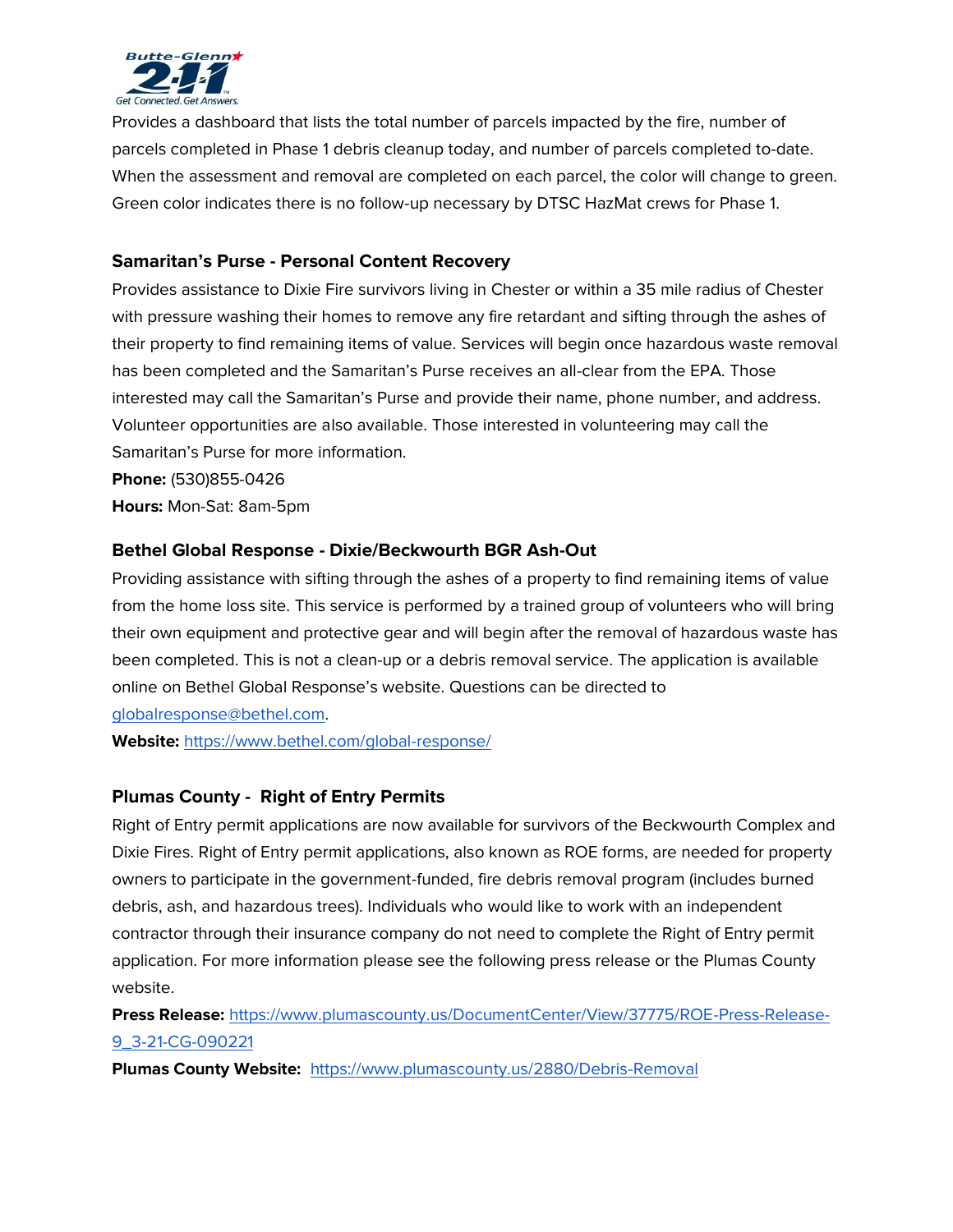

#### **Safe Re-entry to Property - Plumas County Environmental Health**

Information and guidance on the safe return home to hazardous areas and the burn scar. There may be no services when you return, including no electricity and water, and no grocery or gas stores open. Information includes what to expect when you return to your property and the necessary precautions to take for personal health and safety.<https://bit.ly/2V1SDi7>

**Returning Home- Property Inspection, Drinking Water, Wells, and more- Plumas County Environmental Health-** <https://www.plumascounty.us/2876/Returning-Home> Drinking Water Update 9/03/21 [https://www.plumascounty.us/DocumentCenter/View/37773/Greenville-Unsafe-Water-Alert---](https://www.plumascounty.us/DocumentCenter/View/37773/Greenville-Unsafe-Water-Alert---DND-DNB-Notice) [DND-DNB-Notice](https://www.plumascounty.us/DocumentCenter/View/37773/Greenville-Unsafe-Water-Alert---DND-DNB-Notice)  Drinking Water Update 8/17/21 [https://www.plumascounty.us/DocumentCenter/View/37457/Dixie-Fire-Drinking-Water-](https://www.plumascounty.us/DocumentCenter/View/37457/Dixie-Fire-Drinking-Water-Update)[Update](https://www.plumascounty.us/DocumentCenter/View/37457/Dixie-Fire-Drinking-Water-Update)**-**

#### **PG&E Return Home and Rebuild pamphlet-**

[https://www.pge.com/pge\\_global/common/pdfs/safety/emergency-preparedness/natural](https://www.pge.com/pge_global/common/pdfs/safety/emergency-preparedness/natural-disaster/wildfires/returning-home-rebuilding.pdf)[disaster/wildfires/returning-home-rebuilding.pdf](https://www.pge.com/pge_global/common/pdfs/safety/emergency-preparedness/natural-disaster/wildfires/returning-home-rebuilding.pdf)

#### **PG&E power outage map due to Public Safety Power Shutoffs (PSPS)**

#### <https://pgealerts.alerts.pge.com/outages/map/>

Please note: this map only shows PSPS outages or power status for areas that already have power established. It MAY NOT show accurate information for areas that have burned in the fires, where PG&E power infrastructure was destroyed and has not yet been rebuilt.

#### **Plumas Transit Systems - Free Use of Transit Services for Evacuees**

Providing a free bus pass to evacuees living in a mandatory evacuation area of Plumas County. Must provide ID or proof of address if an ID is not available. Any documentation showing the individuals name and address will be accepted as proof of address (ex: utility bill or mail). Individuals can show their ID or proof of address to the bus driver or at the Plumas Transit Systems office to receive the free bus pass. The Plumas Transit Systems office located at 711 E. Main Street in Quincy. For more information please call Plumas Transit Systems at (530)283- 2538. **Please Note:** Plumas Transit Systems does NOT have routes that provide service to Butte County. The routes run in Plumas County only. For daily route schedule please visit: <https://www.plumastransit.com/daily-routes.html>

#### **Relief for Evacuees Center, Quincy Grange Hall**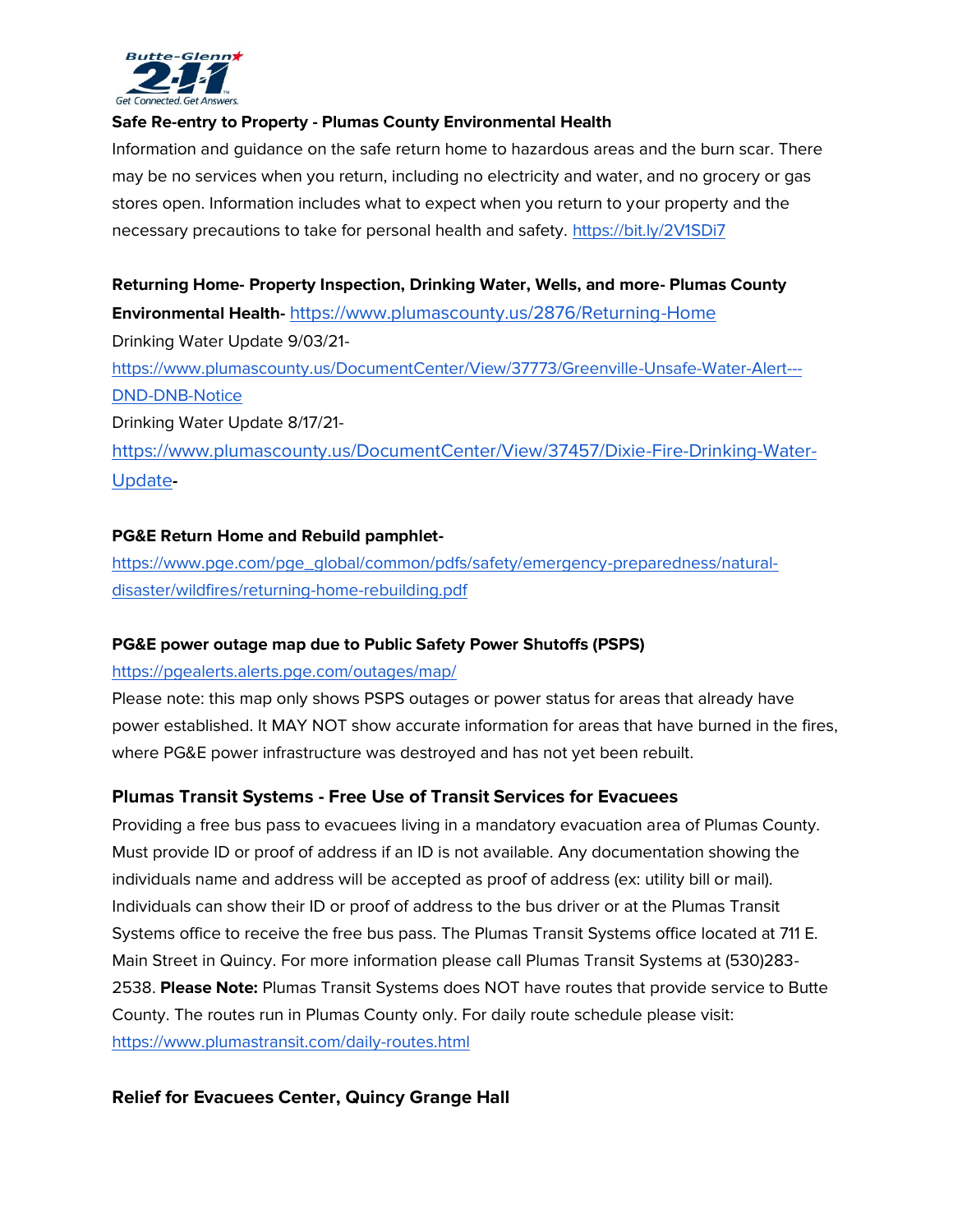

Offers basic needs items to individuals impacted by the Dixie Fire. Items include food, deodorant, shampoo, camping gear, shoes, clothing, underwear, and bedding. **Location:** Grange Hall, 65 CA-89, Quincy **Hours:** M, W, F: 10am-4pm

## **The Rebuilding Greenville Resource Center, Crescent Mills**

Offers basic necessities such as food, hygiene items, camping supplies, and diapers. **Location:** Crescent Mills RV and Boat Storage, 15940 Hwy 89, Crescent Mills **Hours:** Mon-Sun: 8am until dark

## **Almanor Basin Food Pantry - free food twice monthly distribution in Chester at 386 Main St. - 916-390-7583**

Income restrictions have been removed in response to the disaster- all are welcome. Distribution dates and schedule: [https://www.facebook.com/Almanor-Basin-Food-Pantry-](https://www.facebook.com/Almanor-Basin-Food-Pantry-1446141709028520/)[1446141709028520/](https://www.facebook.com/Almanor-Basin-Food-Pantry-1446141709028520/)

**Free Breakfast and Lunch For any Greenville or Canyon Dam resident- Carol's Prattville Cafe at Lake Almanor -**show server your id Re-opening August 27, 2021 WHERE: 2932 Almanor Drive West at Prattville WHEN: Open Fridays, Saturdays, Sundays, 7:30am-2:00pm Email: [carolscafe1@earthlink.net](mailto:carolscafe1@earthlink.net) Cell phone: 530-616-9007 <https://www.facebook.com/CarolsPrattvilleCafe/>

**Lake Almanor Chamber of Commerce -** information on businesses reopening and community resources. <https://www.facebook.com/lakealmanorarea/>

## **Disaster Legal Assistance Collaborative (DLAC) - Free Legal Advice**

Offers free legal advice on issues including landlord-tenant, employment, FEMA benefits, insurance, repair and construction scams, loan repayment, etc. to anyone affected by any of the 2021 wildfires in Northern California.

**Phone:** 888-382-3406

**Website:** <https://disasterlegalservicesca.org/norcal2021/>

## **FINANCIAL ASSISTANCE**

#### **--FEMA - Individual Disaster Assistance**

Residents of Plumas County impacted by the Dixie Fire may now be eligible to register for disaster assistance. The following information will be required to complete the registration: 1)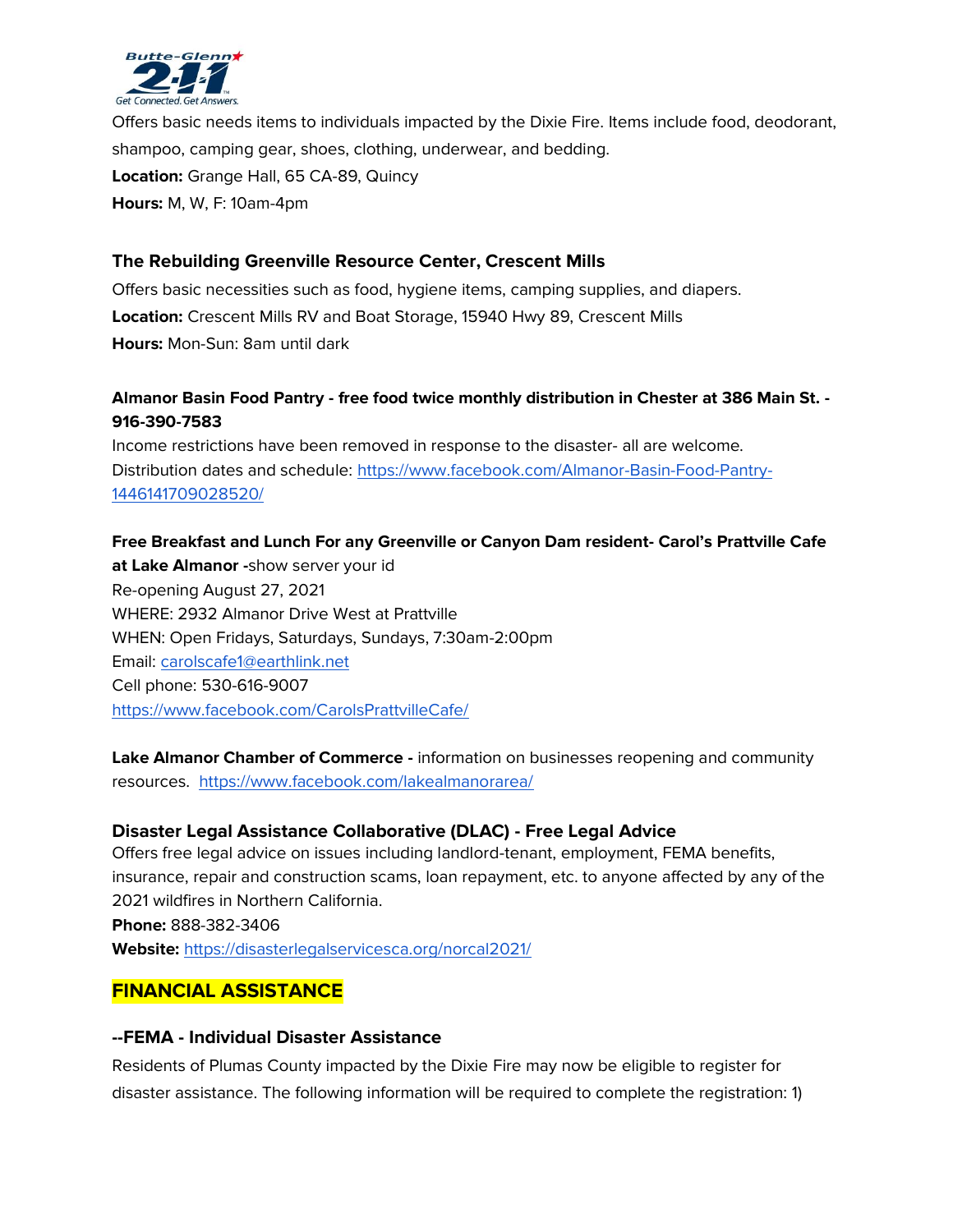

Social Security Number (SSN) OR the SSN of a minor child in the household who is a U.S. Citizen, Non-Citizen National or Qualified Alien, 2) Annual Household Income, 3) Contact Information (phone number, mailing address, email address, and damaged home address), 4) Insurance Information (coverage, insurance company name, etc.) and 5) Bank Account Information (if you are eligible to receive financial assistance, the money can be deposited in your account). An email address is required in order to review the registration status online. Those who do not provide an email address, will be required to contact FEMA for any updates to their registration. **Website:** <https://www.disasterassistance.gov/>

**Phone:** 1-800-621-FEMA (1-800-621-3362), Mon-Sun: 4am-8pm **App:** <https://www.fema.gov/about/news-multimedia/mobile-app-text-messages>

#### **--American Red Cross - Individual Assistance**

Providing financial assistance to individuals whose home was destroyed due to the Dixie Fire. Individuals who received significant structural damage may also be eligible, but only for partial assistance, which will be equal to the amount of damage their home received (ex: homes that are 80% damaged will only be eligible for 80% of assistance offered). To sign up please call the Red Cross at 855-755-7711, Mondays through Sundays from 8am-8pm. During periods of high call volume, individuals will be prompted to leave a message.

**Please Note:** Must not have already previously registered with the Red Cross for this incident and their home must have been destroyed or received significant structural damage due to the Dixie Fire. Proof of fire-impacted address and ID will be required. P.O. Boxes or parcel numbers are not accepted and individuals using one will need to provide some sort of documentation showing the physical address of their home (vehicle registration, bill, etc.). For instances where there are multiple households living at or using the same address, they will NOT all be able to apply separately. Only one application is accepted per address.

#### **--American Red Cross - Disaster Relief Services - Call 1-855-755-7711 8am-8pm**

Provides referrals to Red Cross emergency shelters; case workers who can assess immediate needs of evacuees/survivors and help with medication replacement and glasses replacement and locate other resources available in the area of the evacuee.

#### **--Tzu Chi Emergency Financial Assistance**

For Dixie Fire survivors whose property was destroyed or severely damaged. Applications for assistance can be completed: By phone: (408) 256-0571 Online: <https://tzuchi.us/Chico> Email: [relief-nc@tzuchi.us](mailto:relief-nc@tzuchi.us)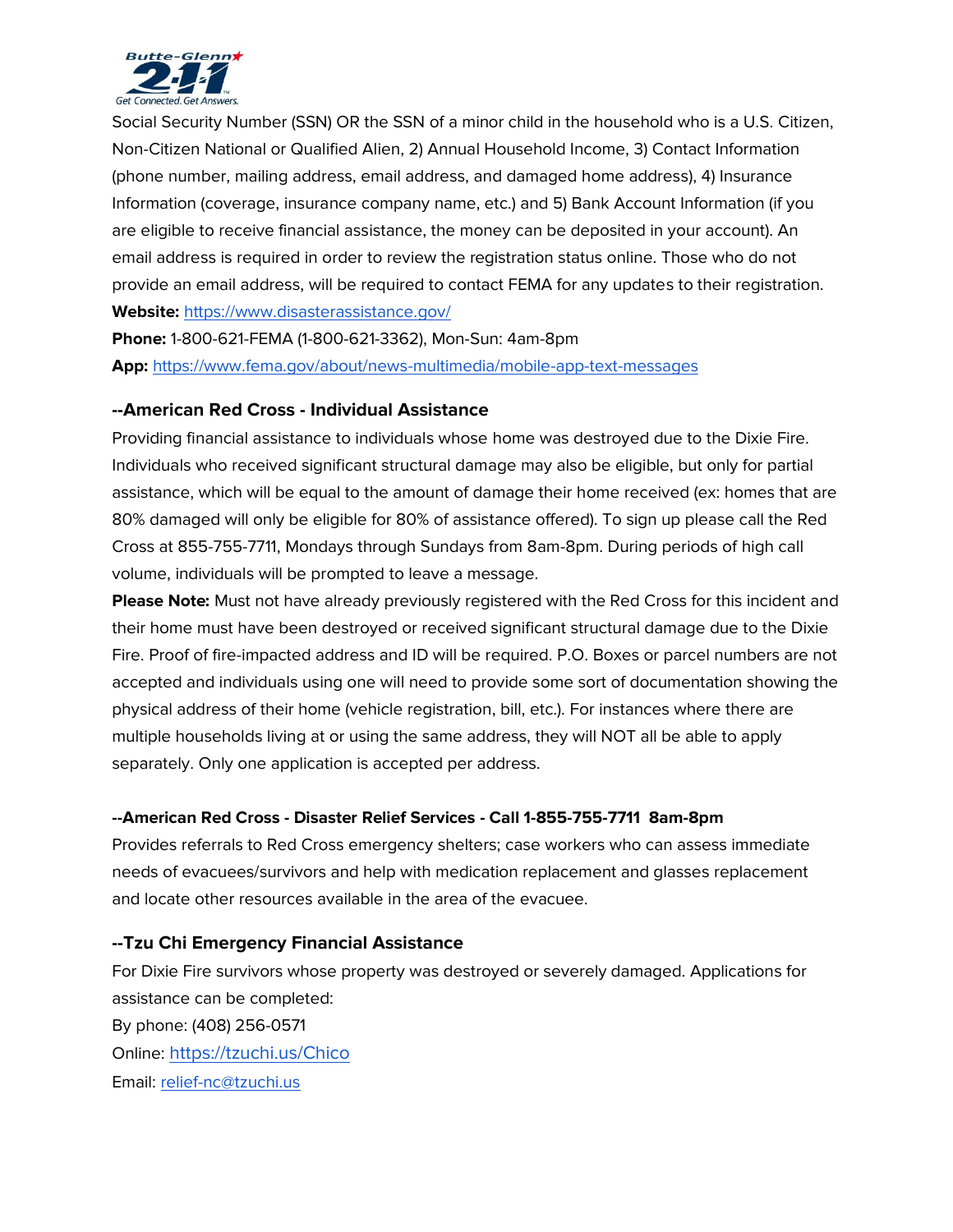

In Person: At the Local Assistance Center in Quincy (Aug 19-21)

## **Employment Development Department (EDD) - Disaster Unemployment Assistance**

Residents of Plumas County who lost work or self-employment as a direct result of the Dixie Fire are now eligible to apply for Disaster Unemployment Assistance (DUA). Applications for DUA benefits must be filed by October 1, 2021. For more information and eligibility requirements, please see the following press release: [https://edd.ca.gov/About\\_EDD/pdf/news-21-52.pdf.](https://edd.ca.gov/About_EDD/pdf/news-21-52.pdf)

**Apply Online:** [https://www.edd.ca.gov/unemployment/UI\\_Online.htm](https://www.edd.ca.gov/unemployment/UI_Online.htm)

**Apply by Phone:** English: 1-800-300-5616, Mon-Sun: 8am-8pm Spanish: 1-800-326-8937, Mon-Sun: 8am-8pm

## **--California Teachers Association (CTA) Disaster Relief Fund Grant**

Apply online:<https://www.ctamemberbenefits.org/drf>

**Must be a member of the CTA**- Provides financial assistance to CTA members who have experienced significant losses due to disasters in California.

--Standard Grant- CTA members may receive up to \$1,500 for significant economic hardship related to damage to their primary residence, displacement or disruption in required utilities

--Catastrophic Damage Grant- Recipients of the Standard Grant may be eligible for up to another \$1,500 if damages exceed \$50,000

--Temporary Displacement Grant- A grant of up to \$500 may be available for members who are displaced from their primary residence as the result of a disaster, but do not meet the requirements for a Standard Grant.

## **--Plumas County Office of Education- [Dixie Fire Relief Fund Application](https://docs.google.com/forms/d/e/1FAIpQLSeBFSSxavwuUkGkfso9v9tbXruCcChE1nlQPeAHEBU7_eNArw/viewform?vc=0&c=0&w=1&flr=0)**

Plumas County Office of Education is now accepting applications for relief fund grants **for students, staff, and families of all public, private, and charter schools within Plumas county**. Funds will be disbursed to qualifying individuals as funds allow. The maximum amount will be \$500 per application, with reapplication available every 14 days. The actual amount distributed per individual will depend upon the number of applications and funds available at the time. Due to federal and state requirements, grantees must acknowledge that funds may not be used for the purchase of tobacco products, alcoholic beverages, or other controlled substances. To apply, please complete the [online application](https://docs.google.com/forms/d/e/1FAIpQLSeBFSSxavwuUkGkfso9v9tbXruCcChE1nlQPeAHEBU7_eNArw/viewform?vc=0&c=0&w=1&flr=0) or visit your local Plumas school facility office to submit a [paper form.](https://drive.google.com/file/d/1pQ_Qt51VHRsWDIlWFKPqM0LftuyvOwPs/view?usp=sharing) Online application:<https://bit.ly/PCOEgrant>

## **--United Way of Northern California - Financial Assistance**

Financial relief is available for up to \$500 per household that has sustained 50% or more damage. The residence must be your primary residence. Applications may take up to 3 weeks to process. In order to process your application, a copy of your ID is required. If your ID does not have your disaster impacted address (pre-dating the time of the fire), some form of address verification is needed. This may be a utility bill, deed, invoice, lease, W2, paystub or anything else with both your name and address. Assistance is provided one (1) time per household.

**Apply Online: [norcalunited.co/immediaterelief](https://docs.google.com/forms/d/1lurDFZoyR7LvB9gDrc2GqP-xTNdMCo6wSQzefIQVQFI/viewform?vc=0&c=0&w=1&flr=0&edit_requested=true)**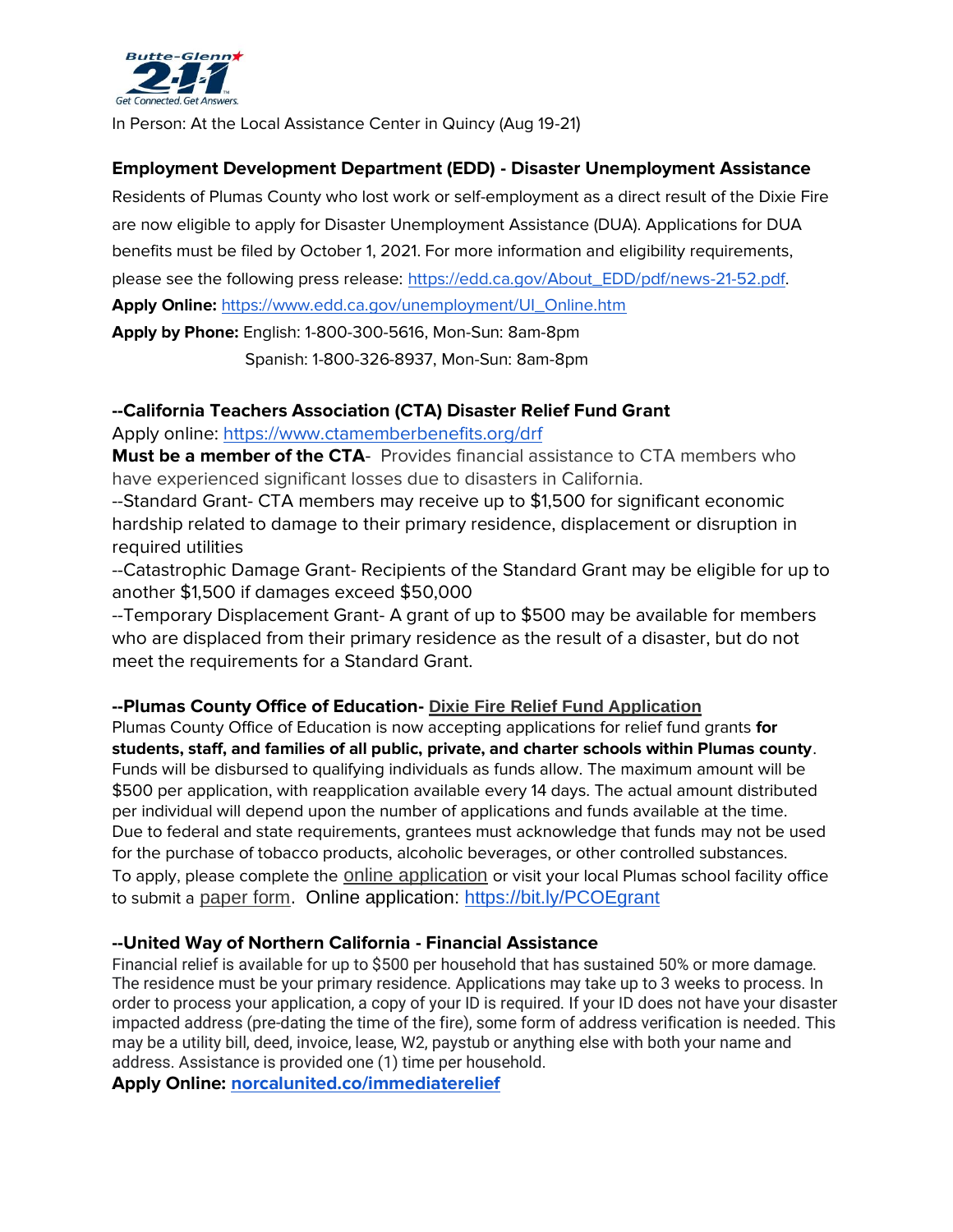

#### **--Plumas Rural Services -**

## ● **Financial Assistance - <https://plumasruralservices.org/>**

Funds from this GoFundMe benefit are now available to anyone in Plumas County that lost their home to the Dixie Fire. Must present ID, and staff will verify housing loss.

The application for financial assistance can be downloaded from the website or picked up from the office at 711 E. Main Street. Applications for funds will be accepted at 711 E. Main Street office. **Funds will be allocated on a first-come, first-served basis and will be limited to one award per household.**

#### ● **Plumas County Resource Guide,** <https://bit.ly/3maJxLb>

Providing a guide that offers information on resources available in Plumas County. **Please Note:** This resource guide was compiled by Plumas Rural Services prior to the Dixie Fire. Some of these agencies may not be operating at this time or may not be able to answer phone and email communications due to fire impacts.

#### **--Plumas Crisis Intervention Resource Center -**

**<https://www.facebook.com/PlumasCrisisInterventionandResourceCenter/>**

- **Back to School supplies and assistance for Dixie Fire families in need**
- **Dixie Fire intake for relief services**
- **Distribution of gift cards while supplies last** (intake for California Fire Foundation to assist survivors of the Dixie Fire. Please contact PCIRC offices at Ohana House at 175 Main Street in Quincy or call 530-283-5515 to complete an intake and receive a \$250 gift card to help with emergency expenses)
- **Assistance with Medi-Cal/CalFresh**
- **Peer and Grief Counseling**

#### **--Mountain Passages- <https://www.facebook.com/womensmountainpassages>**

Assisting with food security, a revolving loan fund for survivors, helping create more resources that help for healing.

## **--Roundhouse Council Indian Education and Resource Center- relief and recovery resources for Greenville area residents** [https://www.facebook.com/Roundhouse-Council-](https://www.facebook.com/Roundhouse-Council-Inc-1171680986181678/)[Inc-1171680986181678/](https://www.facebook.com/Roundhouse-Council-Inc-1171680986181678/)

**--Indian Valley Firemen's Association- IVFMA** has launched the **Dixie Fire Relief Hub** website in their effort to support the many families, homes, small businesses and special places destroyed by the Dixie Fire. The website includes links to verified donations as well as information about assistance for individuals and businesses impacted. <https://www.dixiefirerelief.org/>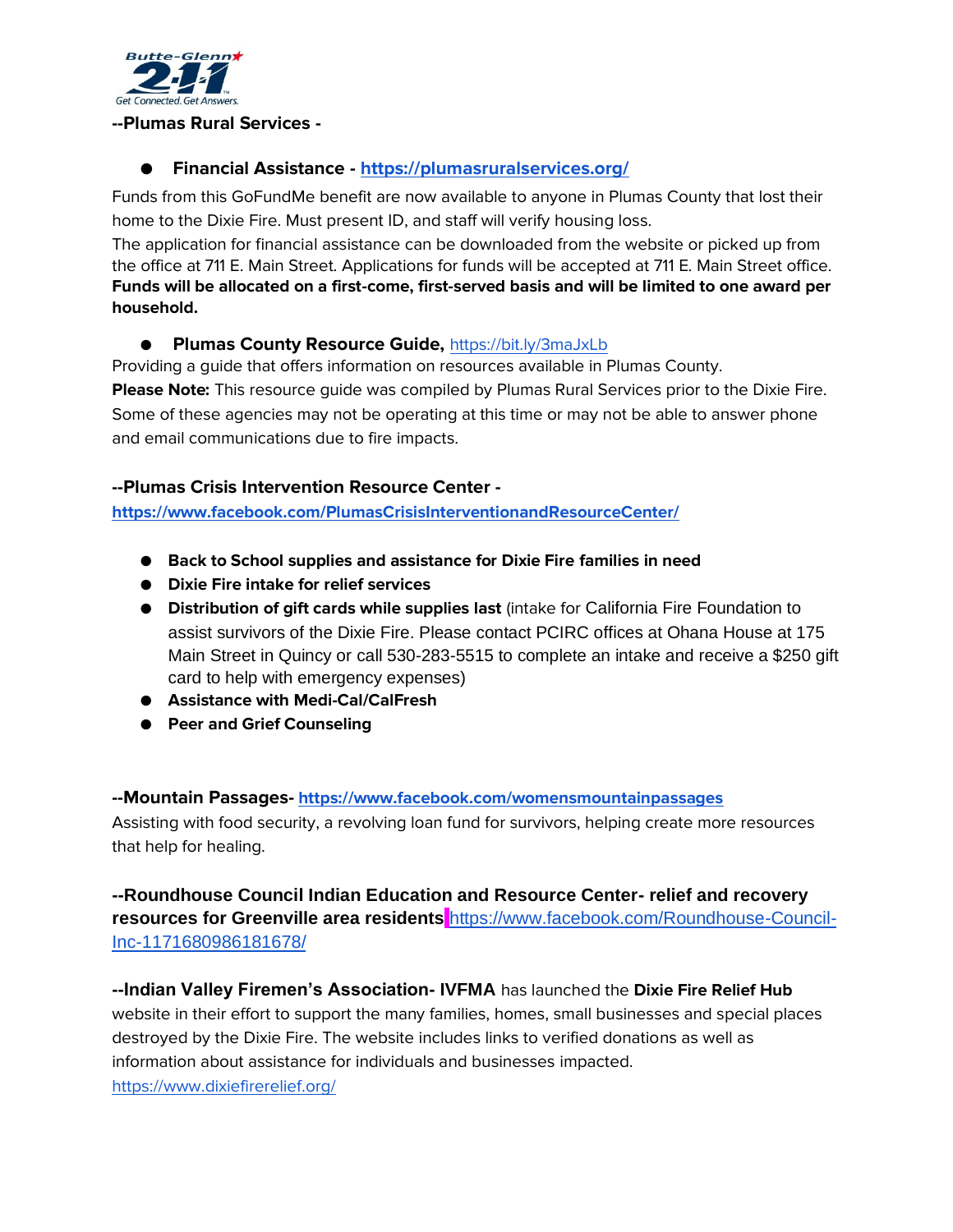

Apply for assistance:<https://www.dixiefirerelief.org/request-assistance/>

## --**Emergency RV -** [EmergencyRV.org](https://www.emergencyrv.org/)

Providing donated and restored RVs for those who lost their home to a wildfire. Complete the family intake form. "We can't help everyone but we will do our best. Keep the faith." [https://docs.google.com/forms/u/2/d/e/1FAIpQLSdT8l1sT\\_8yx03csIqFpoO5e93umtvZ-](https://docs.google.com/forms/u/2/d/e/1FAIpQLSdT8l1sT_8yx03csIqFpoO5e93umtvZ-0sQqE-IyXIqxit_VQ/viewform?usp=send_form)[0sQqE-IyXIqxit\\_VQ/viewform?usp=send\\_form](https://docs.google.com/forms/u/2/d/e/1FAIpQLSdT8l1sT_8yx03csIqFpoO5e93umtvZ-0sQqE-IyXIqxit_VQ/viewform?usp=send_form)

Donate your RV:

[https://docs.google.com/forms/d/e/1FAIpQLScWGmSv9JgbhcqGT81-5q8XojWI44qJPKWR-](https://docs.google.com/forms/d/e/1FAIpQLScWGmSv9JgbhcqGT81-5q8XojWI44qJPKWR-YuXxKYz0WxbmQ/viewform)[YuXxKYz0WxbmQ/viewform](https://docs.google.com/forms/d/e/1FAIpQLScWGmSv9JgbhcqGT81-5q8XojWI44qJPKWR-YuXxKYz0WxbmQ/viewform)

Volunteer with us:

[https://docs.google.com/forms/d/e/1FAIpQLSc\\_\\_5vdwcUmwhoGFG0uZWLhk7SrmGQNHcc](https://docs.google.com/forms/d/e/1FAIpQLSc__5vdwcUmwhoGFG0uZWLhk7SrmGQNHcc4EdcUQBsvJg8yFw/viewform) [4EdcUQBsvJg8yFw/viewform](https://docs.google.com/forms/d/e/1FAIpQLSc__5vdwcUmwhoGFG0uZWLhk7SrmGQNHcc4EdcUQBsvJg8yFw/viewform)

#### **--Tiny Pine Foundation, Oroville**

Intake and assessment of immediate needs of any wildfire survivor. Casework and care coordination for disaster relief services for basic needs, hotel stays, groceries, gas, pet food. Possible long term recovery housing. Distribution events and distribution outlet in Oroville. Please contact the Tiny Pine Foundation by email or send them a message through their Facebook page.

**Email:** [tinypinefoundation@gmail.com](mailto:tinypinefoundation@gmail.com)

**Facebook:** <https://www.facebook.com/tinypinefoundation/>

Also offering hygiene supplies, clothing, and camping items to any wildfire-impacted evacuees and survivors. Proof of fire impacted address is required. Anything that shows the physical address such as a vehicle insurance card or registration, mortgage or rental statement showing the physical address, FEMA number or Red Cross number will be accepted. **Hours:** Tue-Fri: 9am-3pm

**Location:** 2740 Feather River Blvd, Oroville (near Walmart)

#### **Operation Beanies - by Mimi and Friends**

Mimi and friends are making beanies for winter warmth to distribute to Dixie Fire survivors. Volunteers can sign up here to make beanies:

<https://www.facebook.com/groups/2236092743159429>

## **--EMPLOYMENT: AFWD - Alliance for Workforce Development**

Assistance with job search and unemployment claims. **[https://afwd.org](https://afwd.org/)**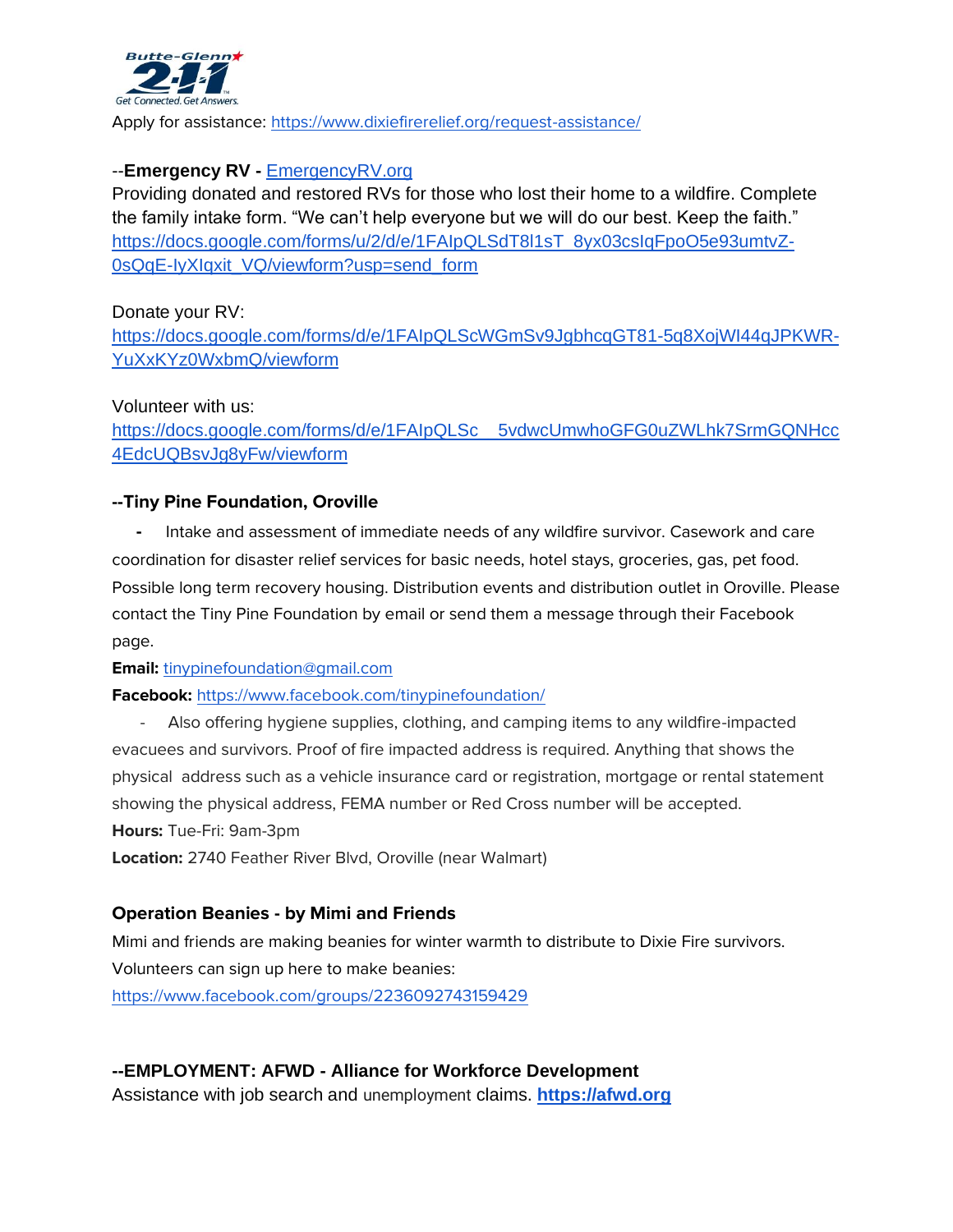

- Location in Quincy: 7 Quincy Junction Rd, Quincy [Phone:](https://www.google.com/search?rlz=1C1GCEA_enUS848US848&sxsrf=ALeKk00u0dUeiL7sx6n7GIC056VTZl9K0A:1629488804078&q=alliance+for+workforce+development+quincy+phone&ludocid=15243264800360480932&sa=X&ved=2ahUKEwix-NPqrsDyAhUUIDQIHe3zDNEQ6BMwE3oECC4QAg) [\(530\) 283-1606](https://www.google.com/search?q=afwd+plumas+county&rlz=1C1GCEA_enUS848US848&oq=afwd+plumas+county&aqs=chrome..69i57j33i299l2.3524j0j7&sourceid=chrome&ie=UTF-8)
- Location in Susanville: 1616 Chestnut St, Susanville Phone: (530) 257-5057
- Location in Chico: 500 Cohasset Rd #30, Chico Phone: (530) 961-5125
- Location in Oroville: 79 Table Mountain Blvd, Oroville Phone: (530) 583-7301

**--INSURANCE CLAIMS: United Policyholders** - Advocacy and guidance on insurance claims and processes for fire survivors. Also offers ongoing "Roadmap to Recovery" workshops and "Survivor to Survivor" forums to help survivors navigate the insurance claims process.

<https://uphelp.org/>

## **HEALTH / MEDICAL SERVICES**

#### **Seneca Healthcare District Hospital in Chester**

As of Saturday, August 21, 2021 the Seneca Healthcare District Hospital Emergency Room (ER) is open; however, the ER is not equipped to dispense opiate and narcotic prescriptions. At this time, Lassen Drug is closed. Prescriptions need to be filled elsewhere. For more the most updated information please visit:<https://www.facebook.com/SenecaHealthcareDistrict>

## **PRESCRIPTIONS / MEDICATION**

## **Quincy Pharmacy - Village Drug Company Pharmacy Patients Prescription Pick Up**

Village Drug Pharmacy patients may now pick up their prescriptions with acceptions of controlled (C-2) Prescriptions at the Quincy Pharmacy. For more information please see Quincy Pharmacy's Facebook post: [https://bit.ly/3yd1E5H.](https://bit.ly/3yd1E5H) **Phone:** (530)283-4545.

**Location:** 411 Main St, Quincy, CA 95971

## **ANIMAL CARE**

Free veterinary services to fire affected communities in Plumas County. UC Davis Veterinary Emergency Response Team (VERT) is providing vet care for dogs and cats. Free services include wellness check ups and preventative care, de-worming, flea protection, vaccination, microchipping, wound care, and treatment of fire-related injuries.

When: Walk up clinic: September 3 - September 14, 12pm-3pm; no appointment necessary, first come first served. Call ahead to let them know your pet's needs, 707-318-7526. Where: Plumas County Animal Shelter- Front Porch, 201 N. Mill Creek Rd., Quincy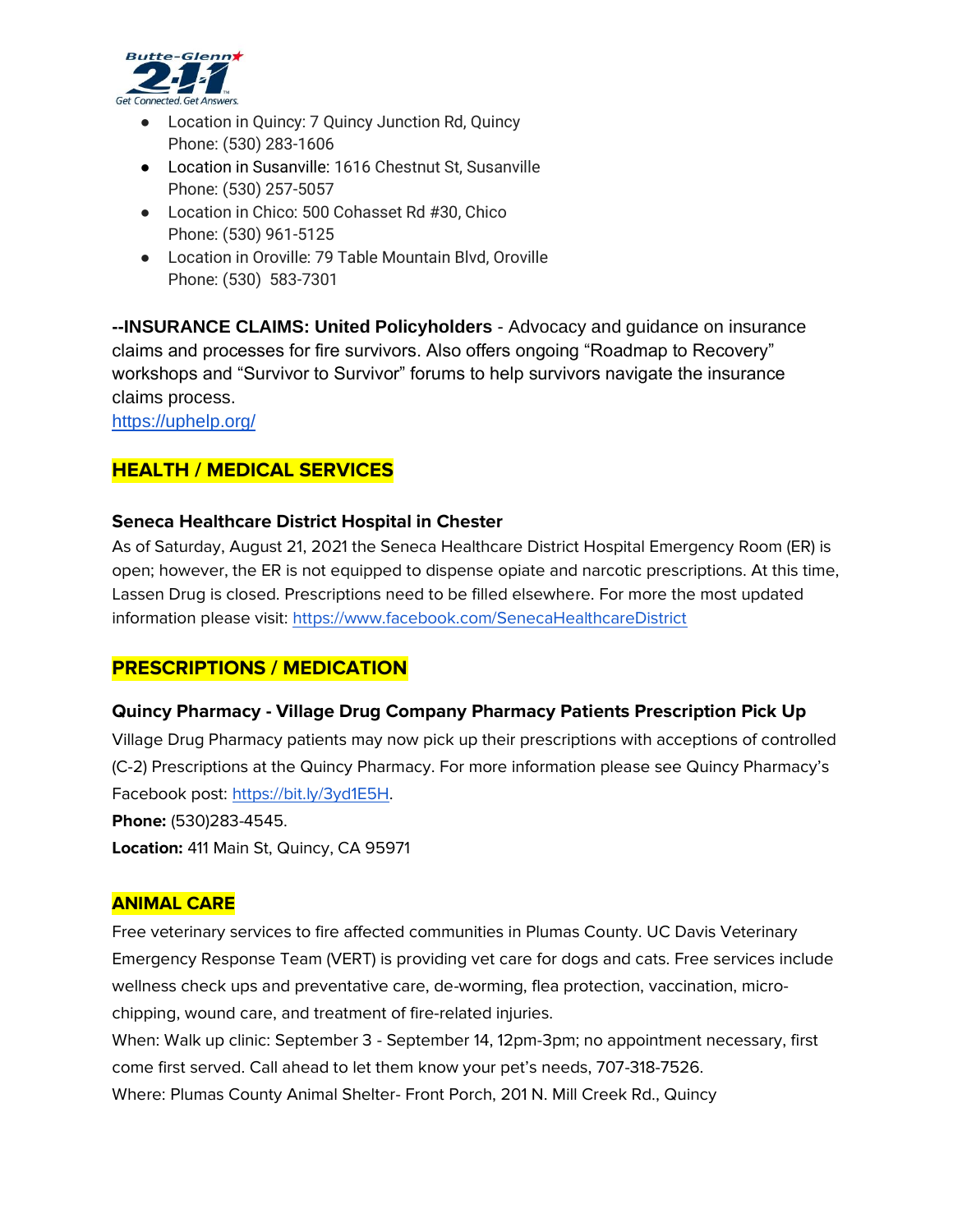

## **DOCUMENTS REPLACEMENT**

#### **Plumas County Clerk - Recorder and Elections - Vital Records**

For assistance with copies of official records such as birth, death, and marriage certificates/licenses that have been lost in the fire. **Phone:** (530) 283-6218 **Hours:** Monday-Friday: 8am-5pm, closed Wednesdays from 11am-12pm **Address:** 520 Main Street, Room 102, Quincy

#### **Department of Motor Vehicles**

If you lost DMV-related documents or had registered vehicles and property lost or damaged in the fire. <https://www.dmv.ca.gov/portal/> 1953 E Main St Suite 3, Quincy, CA 95971 (800) 777-0133

## **MAIL SERVICES**

#### **Chester Post Office Service to be restored-**

Notice From Chester Post Office: "Just wanted to give everyone a heads up here. The Post Office will be bringing mail up to Chester on Sunday (8/22). Unfortunately due to the volume, we are not able to open on Monday. We will open on Tuesday with regular hours 8:30 am- 4 pm. We thank everyone for your patience and will see you next week! <u>ED</u>"

## **United States Postal Service - Service Alerts, Residential Service Disruptions**

Provides information about postal facility service disruptions caused by weather-related and other natural disasters or events. Visit the link below and click on "California". **Website:** <https://bit.ly/3iOP72u>

## **Time Limited Events/Distributions:**

**(EVENT 09/11/21) Carol's Prattville Cafe at Lake Almanor - Carol's 50th Anniversary Party**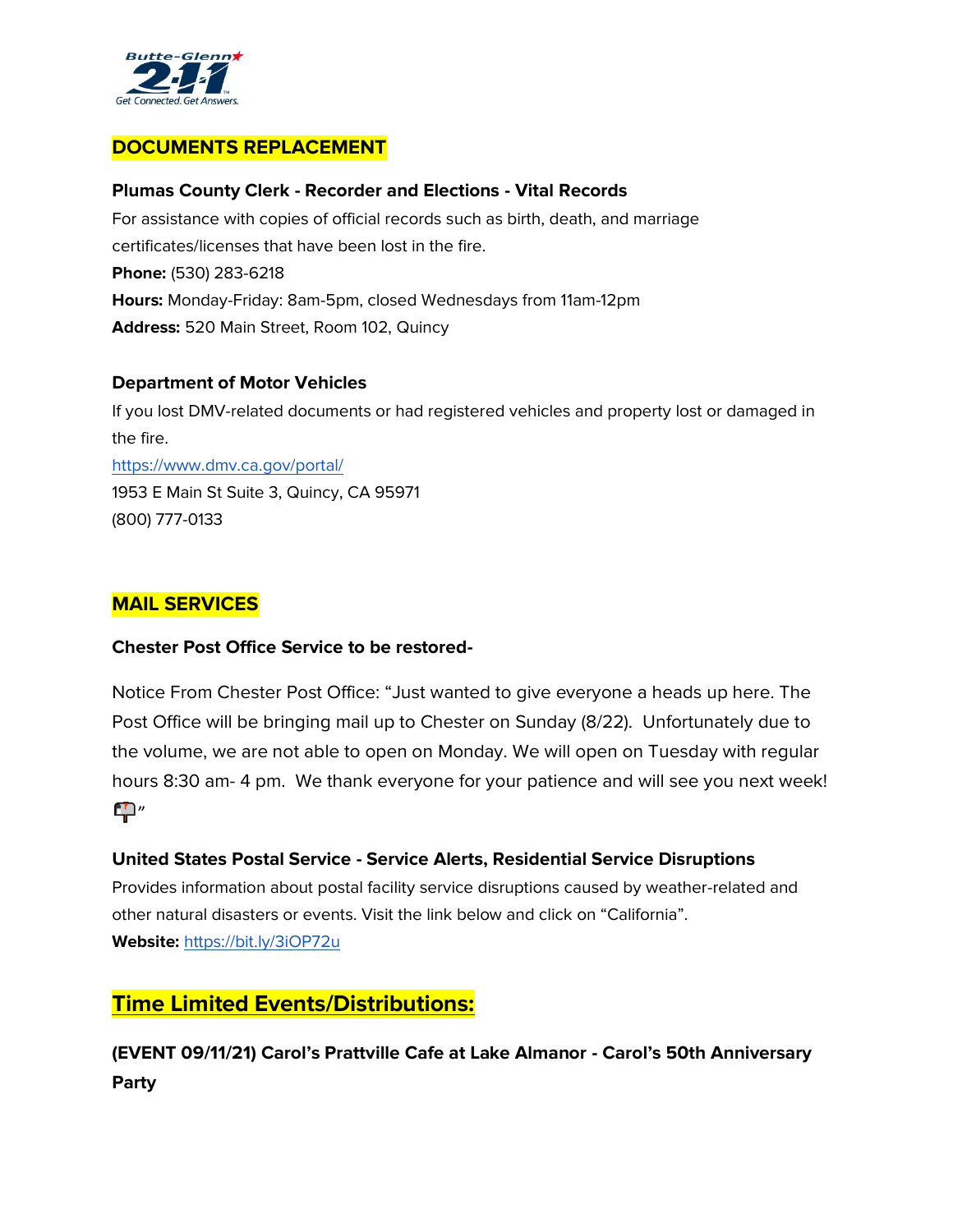

#### **UPDATE: Tickets are now sold out, but donations will continue to be accepted.**

Carol's Prattville Cafe is holding a benefit party for Greenville and is offering free admission to residents of Greenville or Canyondam who show their ID. Admission for the general public is \$20. Admission fee and donations can be made by contacting the Sierra Institute at (323)240- 7057. All individuals must RSVP for the event in advance by calling Carol at (530)616-9007 or Brittany at (530)260-1853 due to limited space. **WHEN:** Saturday, September 11, 2021 from 3pm-6pm **WHERE:** Chester Park, Chester (located on Willow Street off of Main Street)

More information and a flyer for this event can be found here:

<https://www.facebook.com/CarolsPrattvilleCafe>

**LOST SIERRA FOOD PROJECT -** Free bags of fresh produce and snacks for Dixie Fire evacuees and survivors.

**WHEN**: 7 days a week during daylight hours

**WHERE:** Rugged Roots Farm, located across the street from Gansner Airfield in Quincy

**Almanor Foundation webpage** List of events and relief/recovery resources: <https://almanorfoundation.com/dixie-fire-resources>

\*\*See also Facebook groups listed at the end of this document for posts on upcoming events and giveaways\*\*

## **BUTTE COUNTY COMMUNITY SUPPORTS**

## **Food Bank of Contra Costa and Solano - Direct Distributions (Food Distribution)**

Provides food to anyone in need twice a month. Food items will vary at each distribution but always include shelf stable milk, grains, a protein source, and fresh fruit or vegetables. Participants will be asked if they are survivors of any of the recent disasters but no ID is required and anyone in need will be provided food.

**Hours:** 10am-12pm on the first and third Fridays of each month

**Location:** Faith Lutheran Church, 667 East 1st Avenue, Chico

**Please Note:** Distributions are held in a drive thru format, but walk ups are accepted. Participants are asked not to arrive before 9:30 am.

**Note: Many other Butte County food pantries can be located by searching "food pantries" on [www.Butte211.org](http://www.butte211.org/) or evacuees can call 2-1-1 from within Butte or Glenn County (or dial 1-866-916-3566 toll free from Plumas, Lassen, or other counties) to get referrals to food pantries and other resources in Butte/Glenn counties.**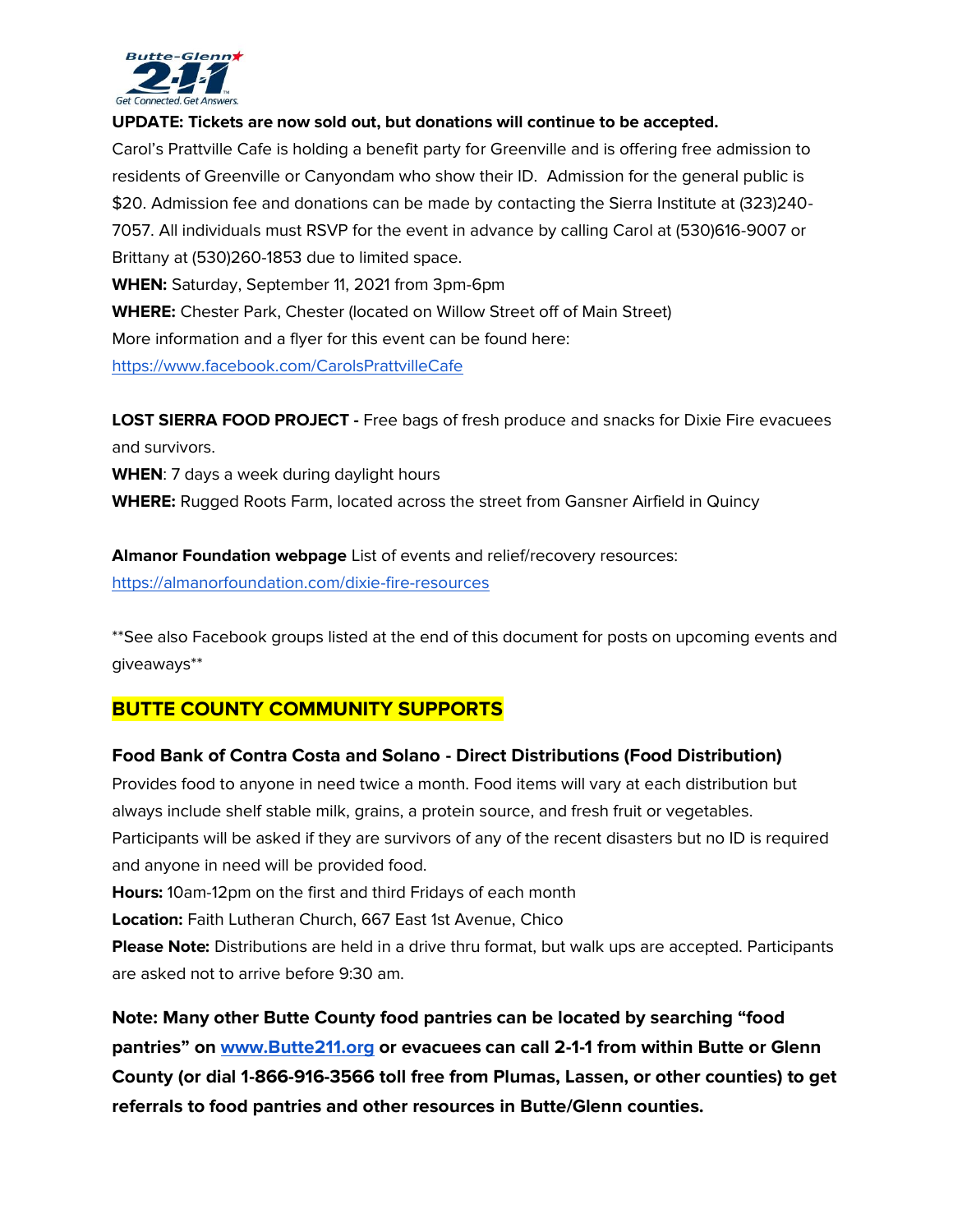

#### **Oroville Hope Center - Food and Clothing**

Offering food and clothing to evacuees of the Dixie Fire. Evacuees are asked to provide ID, but it is not required if they don't have one available. **Hours:** T-F: 9am-3pm **Location:** Oroville Hope Center, 2620 5th Avenue, Oroville

#### **Paradise Hope Center - Food and Clothing**

Offering food and clothing to evacuees of the Dixie Fire. Evacuees are asked to provide ID, but it is not required if they don't have one available. **Hours:** T-F: 9am-3pm **Location:** Paradise Hope Center, 311 Circlewood Drive, Paradise

#### **Magalia Community Church - Food Distribution and Other Basic Needs**

Donated items and basic needs. Bathroom facilities are open to any fire survivors. Must show proof of burn scar address to receive donations and use the bathroom facilities. **Hours:** Tuesdays, Wednesdays and Saturdays from 10am-2pm **Location:** Magalia Community Church Resource Center, 13700 Skyway, Magalia

**Tiny Pine Foundation, Oroville-** Distribution events (distribution center in development), relief services for basic needs, hotel stays, groceries, gas, possible long term recovery housing <https://www.facebook.com/tinypinefoundation/>

## **EMOTIONAL SUPPORT**

**Butte 211 CalHope Counselors/Navigators-** assist fire survivors with navigating relief and recovery resources; live help by telephone, text, and zoom; offering emotional support and guidance; peer support available from Camp Fire survivors.

Call: 2-1-1 from within Butte/Glenn counties or dial 1-866-916-3566 toll free from Plumas, Lassen, and other counties

#### **NAMI California - CalHope Lassen**

Provides emotional support and resource referral to evacuees of the Dixie Fire. **Email:** [wildfiresupport@namica.org](mailto:wildfiresupport@namica.org)

## **Disaster Distress Line- national 24/7 telephone helpline for survivors of**

**disasters -** reach out to talk with experienced, trained counselors who can help. Call 1-800-985-5990; Or text TalkWithUs to 66747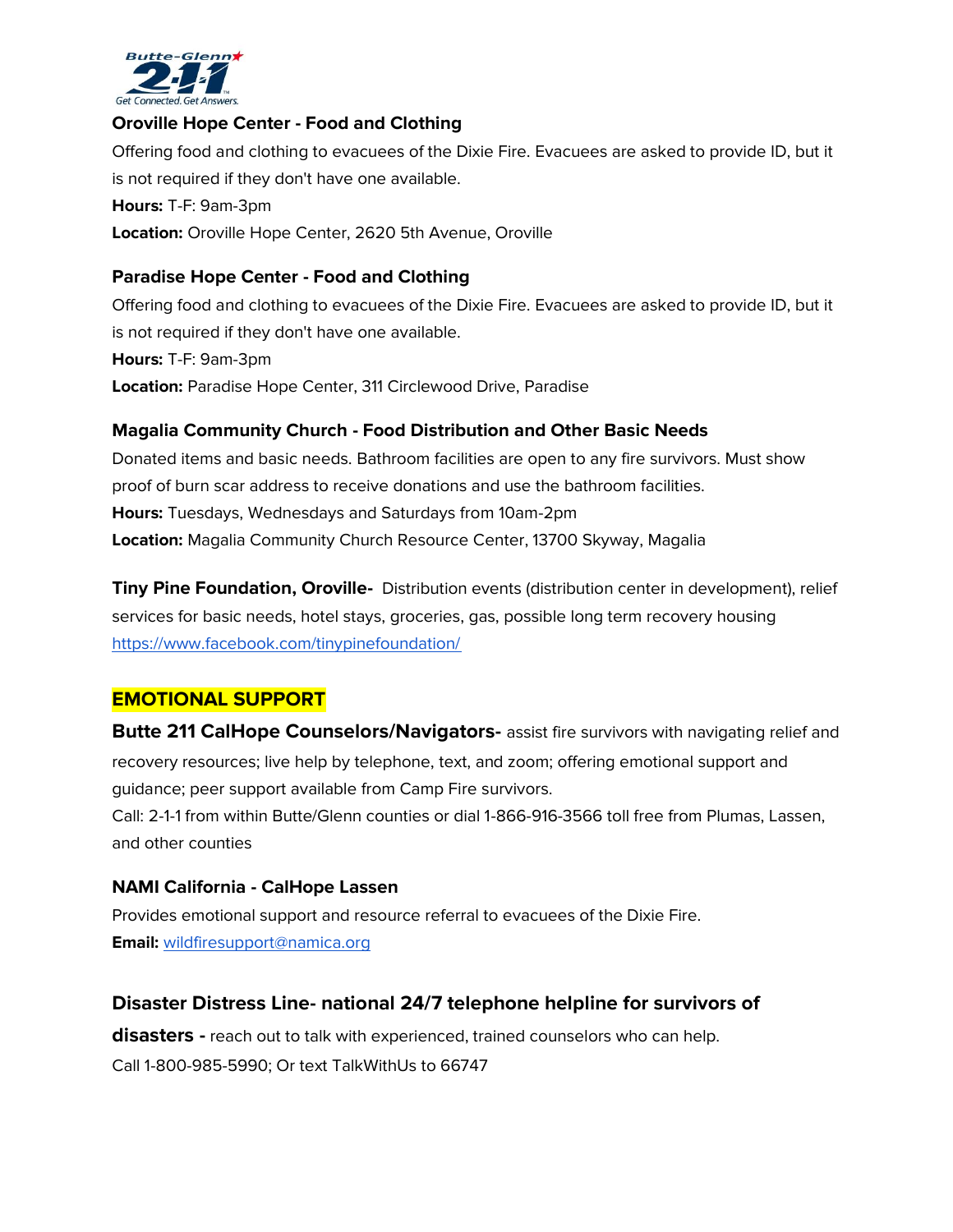

## **Plumas Crisis Intervention Resource Center - PCIRC**

Peer support and grief counseling; access to services for mental health and well being and other resources 175 Main Street, Quincy Phone: (530) 283-5515 FAX: (530) 283-3539

## **Plumas County Behavioral Health 24-Hour Access Line**

1-800-757-7898 **or** 530-283-6307

\*\*\*Dixie Fire resources are emerging and changing continually. This is not a complete list of all resources. These services may not be available in the future and supplies may run out. Please call providers when possible before traveling to access services.\*\*\*

\_\_\_\_\_\_\_\_\_\_\_\_\_\_\_\_\_\_\_\_\_\_\_\_\_\_\_\_\_\_\_\_\_\_\_\_\_\_\_\_\_\_\_\_\_\_\_\_\_\_\_\_\_\_\_\_\_\_\_\_\_\_\_\_\_\_\_\_\_\_

# **DIXIE FIRE RESOURCE LISTS AND WEBSITES (partial - more will be added as found)**

**Plumas County - Dixie Fire Recovery Information Webpage, <https://bit.ly/3yanJm3>**

**Almanor Foundation [-](https://almanorfoundation.com/dixie-fire-resources) <https://almanorfoundation.com/dixie-fire-resources>**

**Plumas County Office of Education  <https://www.pcoe.k12.ca.us/apps/pages/DixieFireResources>**

**Indian Valley Fireman's Association IVFMA- resource list for Dixie Fire relief and recovery services**

**<https://www.dixiefirerelief.org/request-assistance/>**

## **Plumas Rural Services Resource Guide, <https://bit.ly/3maJxLb>**

Providing a guide that offers information on resources available in Plumas County. **Please Note:** This resource guide was compiled by PRS prior to the Dixie Fire. Some of these agencies may not be operating at this time or may not be able to answer phone and email communications due to fire impacts.